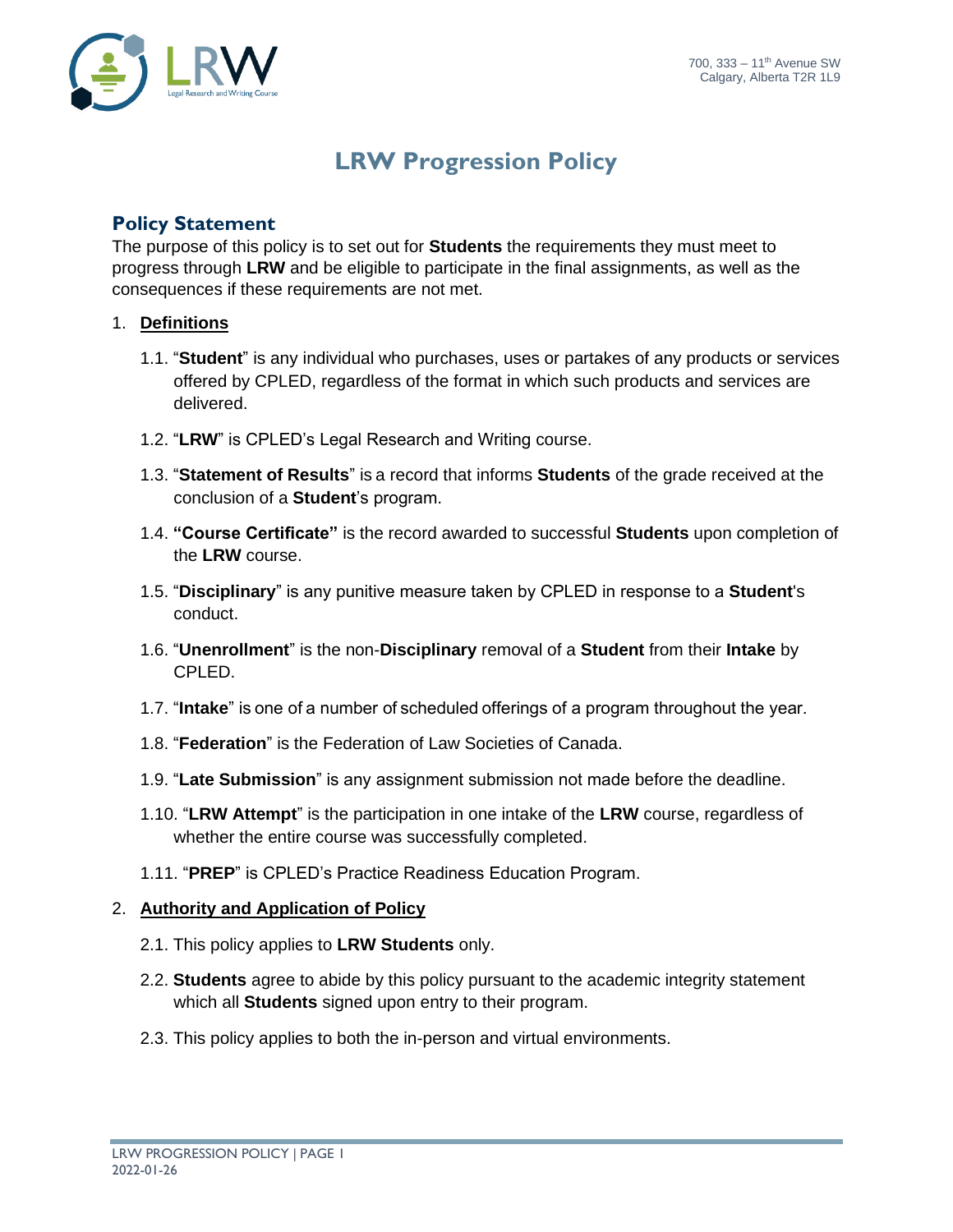## 3. **Admission and Enrolment Requirements**

3.1. **LRW Students** must meet all admission and enrolment requirements in accordance with the [Admission and Enrolment Policy](https://cpled.ca/students/policies-and-procedures/) in order to commence the program.

## 4. **Requirements to Pass**

- 4.1. In order to successfully complete **LRW**, **Students** must satisfy all of the following requirements:
	- **a. Students** must pass two module quizzes;
	- **b. Students** must complete and submit all assignments; and
	- **c. Students** must demonstrate overall Reaching Entry-Level Competence ("RC") on Assignments 3 and 4.

## 5. **Fees**

- 5.1. Fees for **LRW** can be found on the CPLED website.
- 5.2. To be enrolled in **LRW** and receive access to **LRW** materials, a **Student**'s required tuition fee payment must be processed.
- 5.3. **Students** who do not submit the required tuition fee payment by the payment deadline may be subject to **Unenrollment** or have their **Statement of Results** and **Course Certificate** withheld until payment is made.

## 6. **Order of Progression**

- 6.1. **Students** must complete **LRW** in the following order:
	- a. Legal Research, Fact Gathering and Case Management module and quiz;
	- b. Written Communication Skills: Legal Writing module and quiz;
	- c. Assignment 1;
	- d. Assignment 2;
	- e. Assignment 3; and
	- f. Assignment 4.

## 7. **Deadline for Completion**

7.1. **Students** are responsible for determining and abiding by any deadlines for completion of **LRW** set by the **Federation**.

## 8. **Extensions**

8.1. CPLED acknowledges that extenuating circumstances may arise which require a **Student** to make a request for an extension of an assignment or completion deadline.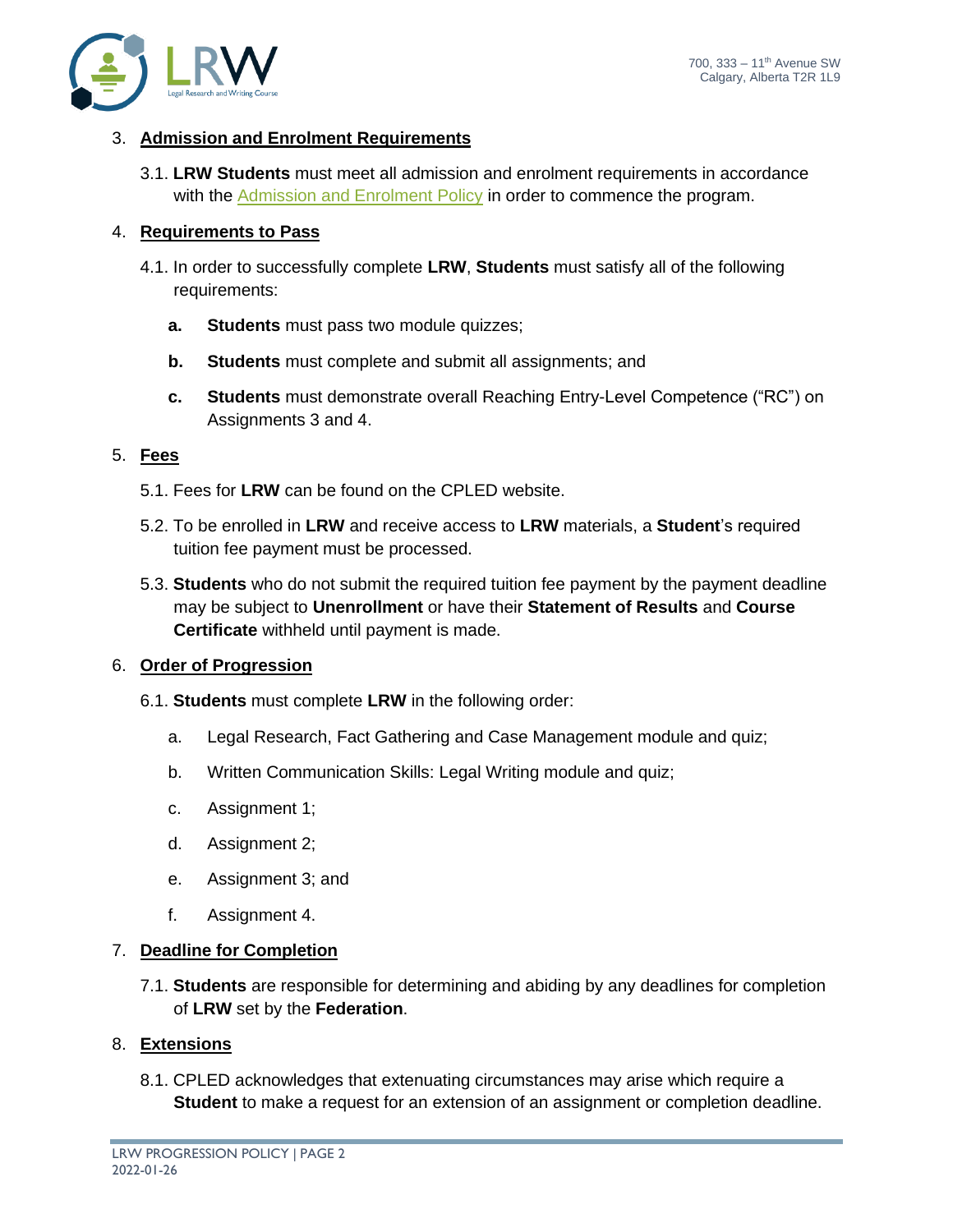

- 8.2. **Students** who are unable to meet an assignment or completion deadline due to extenuating circumstances can submit an extension request to **CPLED** Admin with the subject line "Extension Request."
- 8.3. If an extension request is urgent, this must be identified in the subject line of the email containing the extension request.
- 8.4. Extension requests must be specific about how much additional time is being requested.
- 8.5. Extension requests should be made in advance of the assignment or completion deadline whenever possible.
- 8.6. Extension requests may be granted at the sole discretion of CPLED.

## 9. **Cancellation by CPLED**

9.1. CPLED reserves the right to cancel any intake of **LRW** due to organizational constraints such as limited registration.

## 10. **Professionalism and Integrity**

- 10.1. **LRW Students** are at all times subject to the [Professional Integrity Policy.](https://cpled.ca/students/policies-and-procedures/)
- 10.2. Professional integrity breaches will be addressed pursuant to that policy.

## 11. **Collaboration**

- 11.1. Collaboration on module quizzes, Assignment 3, and Assignment 4 is strictly prohibited.
- 11.2. Reported instances of collaboration will be addressed in accordance with the [Professional Integrity Policy.](https://cpled.ca/students/policies-and-procedures/)

## 12. **Use of Resources**

- 12.1. **Students** are required to use free research resources when possible.
- 12.2. When the use of free research resources is not possible, **Students** are only permitted to use the approved paid resource of LexisNexis. The use of any other paid resources is prohibited.
- 12.3. **Students** who are found to have used a prohibited resource may have their work assessed as No Competence Demonstrated ("NA") in addition to any other consequences as may be appropriate in the circumstances.

## 13. **Modules and Quizzes**

13.1. **Students** must successfully complete the Legal Research, Fact Gathering and Case Management and Written Communication Skills: Legal Writing modules by the deadline in order to gain access to **LRW** assignments.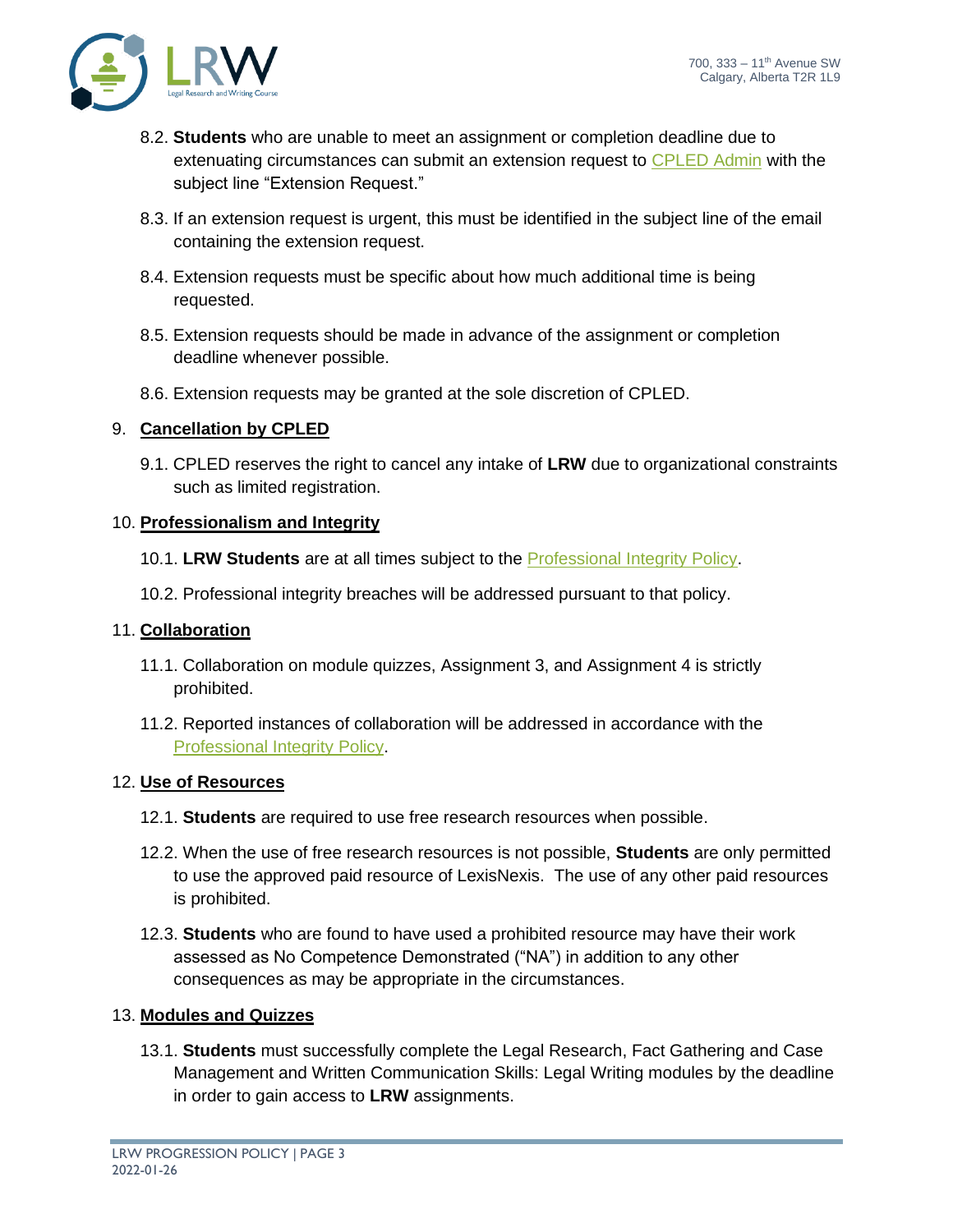

- 13.2. **Students** must complete a multiple-choice quiz after each module.
- 13.3. **Students** must earn a minimum of 60% on a quiz in order to be successful.
- 13.4. **Students** who enroll but do not commence the modules may be subject to **Unenrollment** from **LRW**.

#### 14. **Assignments 1 and 2**

- 14.1. The results of Assignments 1 and 2 are not considered in determining a **Student**'s final course result.
- 14.2. **Students** are expected to meet all deadlines and assignment requirements for Assignments 1 and 2.
- 14.3. **Late Submissions** for Assignments 1 and 2 will not receive feedback and will be assessed as No Competence Demonstrated ("NA").
- 14.4. **Students** are required to submit Assignments 1 and 2 in order to progress to Assignments 3 and 4.

#### 15. **Assignments 3 and 4**

- 15.1. The results of Assignments 3 and 4 are considered in determining a **Student**'s final course result.
- 15.2. **Students** are expected to meet all deadlines and assignment requirements for Assignments 3 and 4.
- 15.3. **Late Submissions** for Assignments 3 and 4 will automatically cause an unsuccessful final course result.

#### 16. **Release of Final Course Results**

16.1. The release of final course results for **LRW** will take place approximately two weeks after Assignment 4 is due, dependent upon organizational constraints such as holiday closures.

## 17. **Disclosure of Final Course Results**

- 17.1. CPLED discloses **LRW** results in accordance with the [Information Disclosure Policy.](https://cpled.ca/students/policies-and-procedures/)
- 17.2. The **Federation** is advised of all **LRW** final course results. The **Federation** is notified one week after results are released to **Students**.

## 18. **Use of LRW Attempts**

18.1. Participation in **LRW** is considered an **LRW Attempt** regardless of whether **Students** complete the entire course.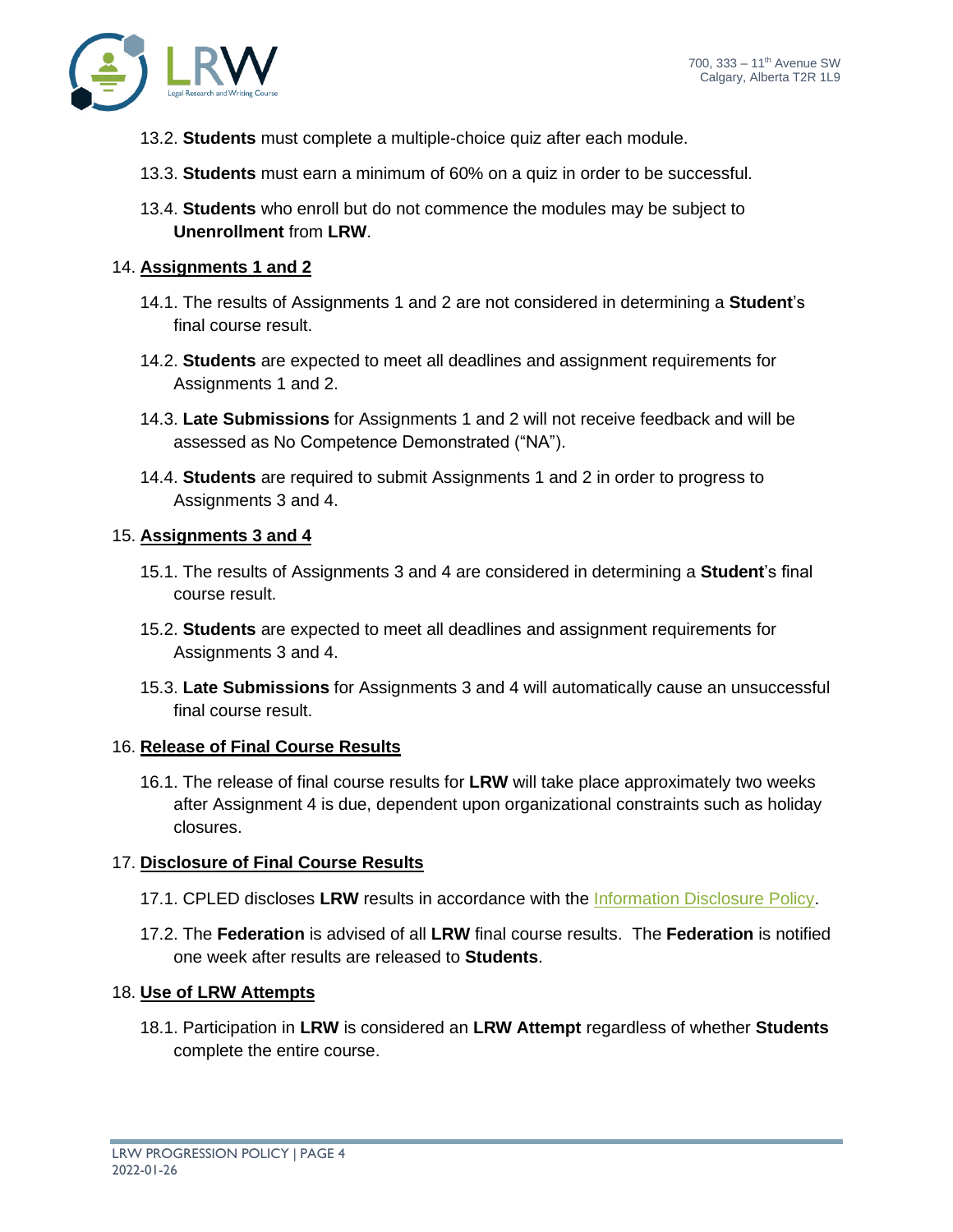

18.2. **Students** who commence **LRW** and then terminate their participation will have used one of their **LRW Attempt**s unless otherwise determined at the sole discretion of CPLED.

## 19. **Reattempting LRW**

- 19.1. **Students** are permitted three attempts to successfully complete **LRW**.
- 19.2. **Students** who have completed three **LRW Attempt**s without success may seek further **LRW Attempt**s only with the permission of CPLED.
- 19.3. CPLED retains the discretion to deny permission for further **LRW Attempt**s.
- 19.4. To request permission from CPLED for a further **LRW Attempt**, **Students** must submit a written remediation plan which provides for the engagement of a qualified tutor, describes how the **Student** will upgrade their knowledge and improve their skills in preparation for **LRW**, and includes a statement from the qualified tutor indicating their agreement to carry out the plan with the **Student**.
- 19.5. If CPLED determines the remediation plan is satisfactory, the **Student** will be permitted to implement the plan.
- 19.6. Provided the **Student** implements the plan to satisfaction and meets any additional conditions set, CPLED will grant permission for the **Student** to have a further **LRW Attempt**.

## 20. **PREP Foundation Modules Exemption**

- 20.1. **Students** who successfully complete **LRW**, meet the admission requirements for **PREP**, and subsequently enroll in **PREP** will be exempt from the following Foundation Modules:
	- a. Legal Research, Fact Gathering and Case Management; and
	- b. Written Communication Skills: Legal Writing.

## 21. **Right of Appeal**

21.1. **Students** have the right to appeal their final course result in accordance with the [LRW](https://cpled.ca/students/policies-and-procedures/)  [Appeal Policy.](https://cpled.ca/students/policies-and-procedures/)